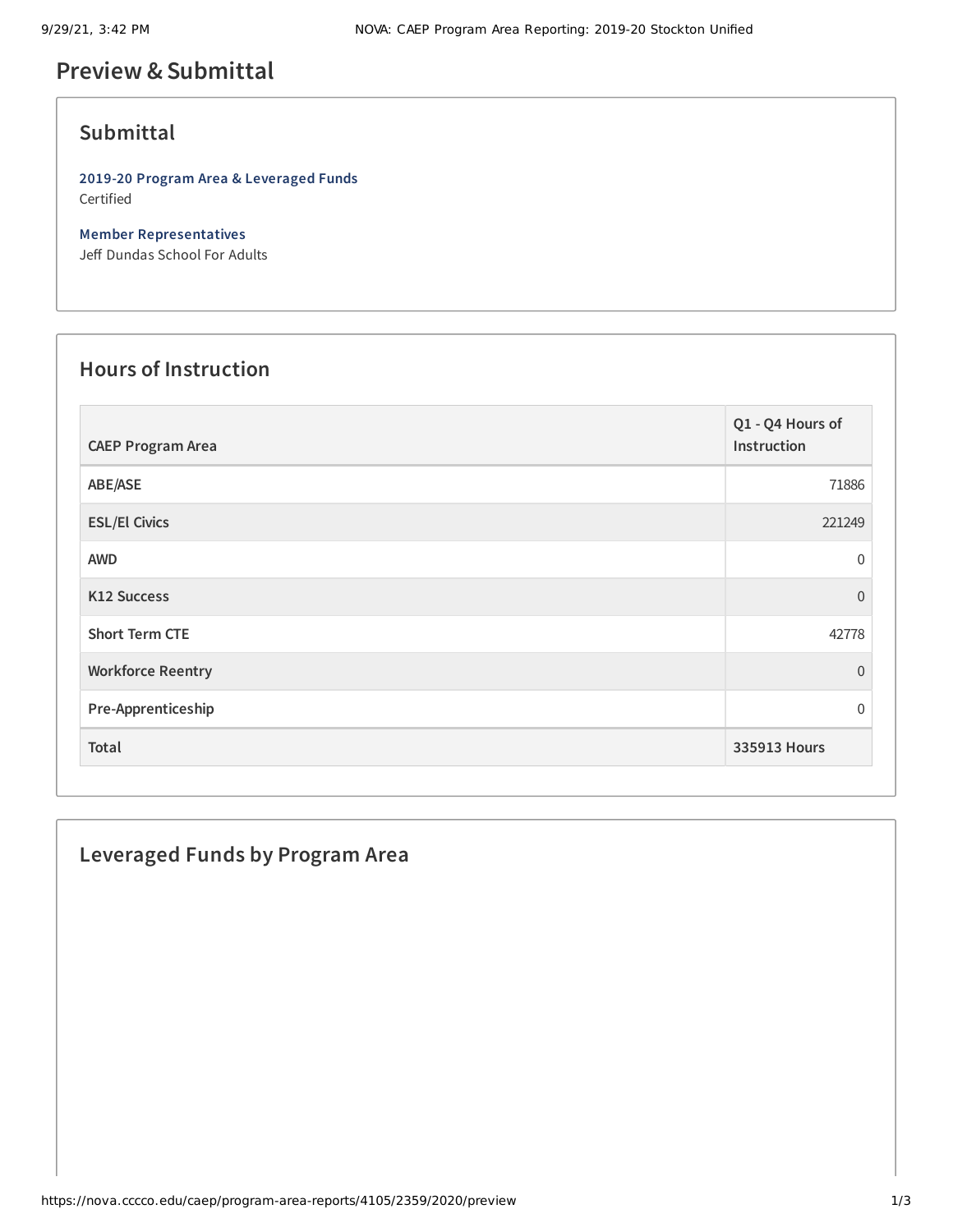9/29/21, 3:42 PM NOVA: CAEP Program Area Reporting: 2019-20 Stockton Unified

| Fund                                            | <b>ABE/ASE</b> | ESL/El<br><b>Civics</b> | <b>AWD</b> | K12<br><b>Success</b> | <b>Short</b><br><b>Term CTE</b> | Workforce<br>Reentry | Pre-<br>Apprenticeship | <b>Totals</b> |
|-------------------------------------------------|----------------|-------------------------|------------|-----------------------|---------------------------------|----------------------|------------------------|---------------|
| California Adult<br><b>Education</b><br>Program | \$1,789,574    | \$1,891,639             | \$0        | \$0                   | \$368,346                       | \$0                  | \$0                    | \$4,049,559   |
| <b>CalWORKs</b>                                 | \$91,559       | \$31,707                | \$0        | \$0                   | \$958                           | \$0                  | \$0                    | \$124,224     |
| <b>NonCredit</b>                                | \$0            | \$0                     | \$0        | \$0                   | \$0                             | \$0                  | \$0                    | \$0           |
| <b>Perkins</b>                                  | \$0            | \$0                     | \$0        | \$0                   | \$0                             | \$0                  | \$0                    | \$0           |
| <b>LCFF</b>                                     | \$3,600        | \$3,600                 | \$0        | \$0                   | \$0                             | \$0                  | \$0                    | \$7,200       |
| Fees                                            | \$4,810        | \$0                     | \$0        | \$0                   | \$22,731                        | \$0                  | \$0                    | \$27,541      |
| K12 Adult Ed<br><b>Jail Funds</b>               | \$0            | \$0                     | \$0        | \$0                   | \$0                             | \$0                  | \$0                    | \$0           |
| <b>WIOA II</b>                                  | \$432,855      | \$328,535               | \$0        | \$0                   | \$0                             | \$0                  | \$0                    | \$761,390     |
| Contracted<br><b>Services</b>                   | \$0            | \$0                     | \$0        | \$0                   | \$0                             | \$0                  | \$0                    | \$0           |
| <b>Totals</b>                                   | \$2,322,398    | \$2,255,481             | \$0        | \$0                   | \$392,035                       | \$0                  | \$0                    | \$4,969,914   |

## **Certification**

**50 Delta Sierra Adult Education Alliance (DSAEA) - Primary Contact**

**Dr. Heather Maloy** CAEP Coordinator/Project Director for DSAEA Regional Transitions [hmaloy@deltacollege.edu](mailto:hmaloy@deltacollege.edu)

**Jeff Dundas School For Adults** Principal [jdundas@stocktonusd.net](mailto:jdundas@stocktonusd.net)

Approved by Dr. Heather Maloy

**09/29/2021 08:42 AM PDT**